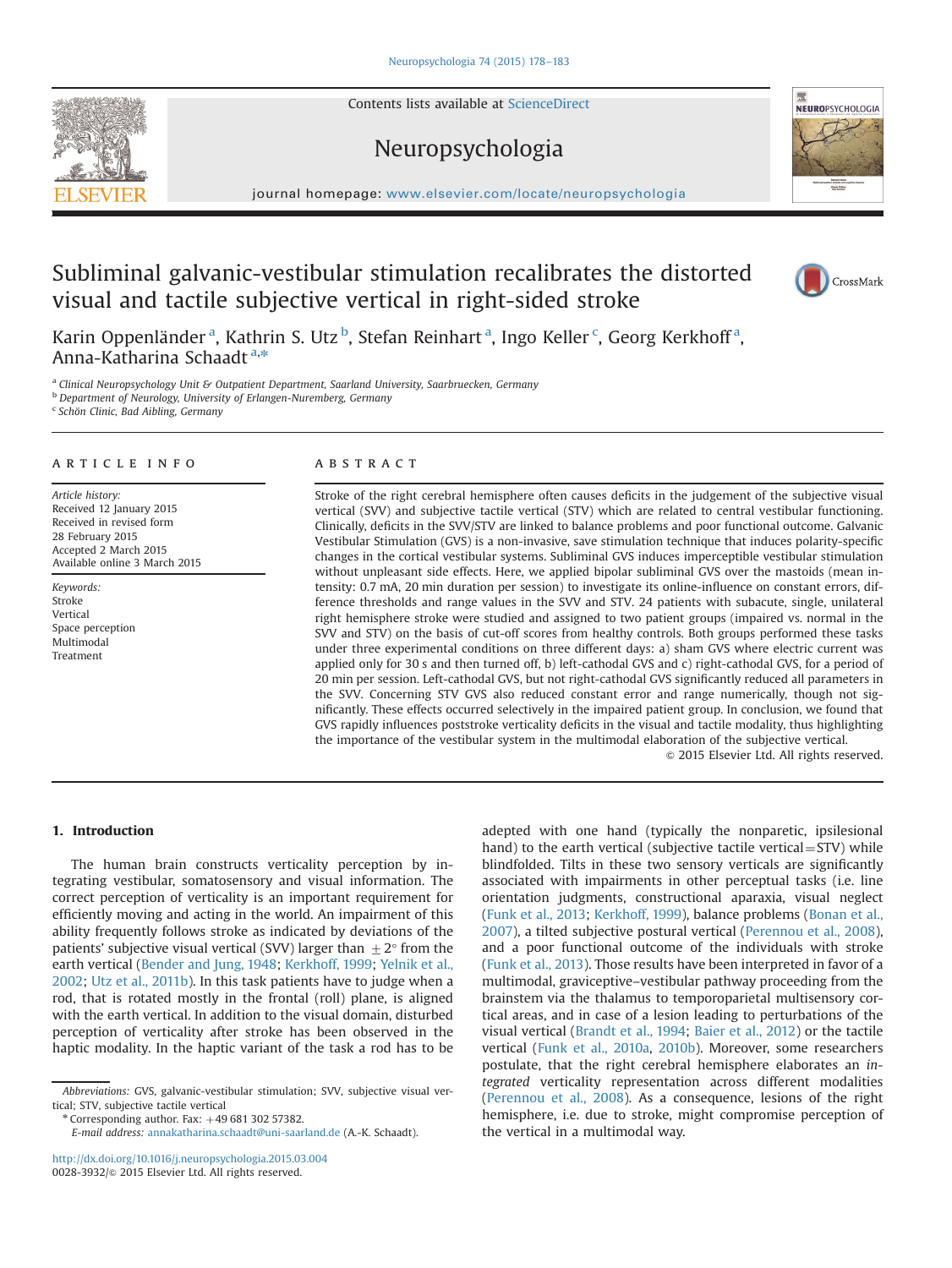As the vestibular system plays a significant role in the computation of the subjective vertical, its activation may modulate the verticality perception. For this purpose electrical stimulation of the vestibular system can be induced by placing one electrode behind each ear over the left and right mastoid respectively (termed galvanic vestibular stimulation or GVS, for review see [Utz et al.,](#page-5-0) [2010\)](#page-5-0). Underneath the mastoids the vestibular nerve projects from the inner ear to the vestibular brain stem nuclei, over thalamic nuclei to a number of distributed cortical vestibular areas including area 2cv near the central sulcus, area 3a, b in the somatosensory cortex, parietal area 7a, and the parieto-insular-vestibularcortex (PIVC). Although there is no primary vestibular cortex as in the visual, auditory or tactile modality, the above mentioned array of multiple, interconnected vestibular cortical areas is thought to be under the control of the PIVC ([Guldin and Grüsser, 1998\)](#page-5-0). Practically, GVS consists of applying direct current to the mastoids – usually delivered by a small battery-driven constant current stimulator. The positive electrode is termed the anode, the negative the cathode. Consequently, the two following electrode combinations are typically used for GVS: left-cathodal/right-anodal (CL) and right-cathodal/left-anodal (CR) GVS. Subliminal GVS can be administered by adjusting the current intensity below an individual's sensory threshold. This has the methodological advantage that different GVS protocols and polarities can be manipulated elegantly without the patient's knowledge (whether real current is flowing or not) that might otherwise influence his/her performance due to "spatial cueing" effects induced by a tingling sensation under one electrode. Furthermore, GVS is painless, easily applicable, safe, and induces minimal side effects when used in accordance with standard safety guidelines ([Utz et al., 2011c](#page-5-0)).

GVS as a stimulation method has significant effects on a wide variety of cognitive and perceptual tasks, both in healthy persons and neurological patients (for review see [Utz et al., 2010](#page-5-0)). For example, Wilkinson and co-workers found that GVS facilitated visual memory recall in healthy persons ([Wilkinson et al., 2008\)](#page-5-0) and improved visuo-constructive deficits in a right-hemisphere lesioned patient [\(Wilkinson et al., 2010](#page-5-0), [2014](#page-5-0)). Similar studies showed modulatory effects of GVS on somatosensory deficits ([Schmidt et al., 2013a\)](#page-5-0) and different components of visual neglect ([Utz et al., 2011a](#page-5-0), [2011b](#page-5-0); [Oppenländer et al., 2014](#page-5-0)) thus demonstrating multifaceted effects on neuropsychological functions or deficits.

The first study that assessed the influence of GVS on verticality perception in healthy subjects found a shift of the visual and tactile vertical towards the anode ([Mars et al., 2001\)](#page-5-0). In a recent study ([Volkening et al., 2014\)](#page-5-0) the SVV and STV shifted towards the anode during GVS, whereas this shift was reversed towards the cathode in both modalities once stimulation was turned off. Overall, the effects were strongest for the haptic modality. Evidence from a recent clinical study [\(Saj et al., 2006](#page-5-0)) in righthemisphere lesioned patients with vs. without visual neglect showed that left-cathodal GVS reduced the constant error in the SVV. Whether GVS also affects performance in the STV is unknown, to the best of our knowledge. Moreover, performance of impaired persons in both sensory verticals (visual, tactile) is most often characterized by two features: a frequently observed directional error  $($  = the counterclockwise or clockwise tilt in the frontal or roll plane) and/or a reduced precision or pathologically increased variability as indicated by raised difference thresholds or huge ranges in these tasks [\(Kerkhoff, 1999;](#page-5-0) [Utz et al., 2011a\)](#page-5-0). These latter types of errors are frequently observed in patients with a tilted SVV or STV [\(Funk et al., 2010b](#page-5-0), [2013\)](#page-5-0) and are significantly related to disturbed spatial behavior as well (i.e. line orientation judgments, [Funk et al., 2013](#page-5-0)) or balance problems [\(Bonan et al.,](#page-5-0) [2007\)](#page-5-0). Hence, both from a theoretical and a clinical viewpoint, it would be important to know whether GVS modulates not only the

constant (directional) errors but also those parameters that indicate a reduced precision and higher variability in the SVV and STV. Finally, we sought to analyze whether modulatory GVS effects occur selectively in patients with disturbed SVV/STV or are also found in those patients without a deficit in these sensory axes.

Our research questions for this study were hence threefold: 1) Does GVS modulate constant/directional errors in the SVV and STV? 2) Does GVS modulate the precision in the SVV/STV as expressed by difference thresholds and range of performance? 3) Are the modulatory effects induced by GVS specific for patients with an impaired SVV/STV or do significant effects also occur in patients who are unimpaired in these tasks?

#### 2. Methods

#### 2.1. Patients

The study was approved by the local ethics committee (Ärztekammer des Saarlandes, Nr. 147/08, 16.9.2008) and included 24 patients with unilateral right-sided stroke ([Table 1](#page-2-0)). Inclusion criteria were right-handedness and a single right hemisphere infarction or hemorrhage. Exclusion criteria were other neurological or psychiatric diseases, epilepsy, a sensitive scalp skin and metallic brain implants ([Iyer et al., 2005\)](#page-5-0). The participants were 9 women and 15 men with a median age of 63.6 years (range 42–84 years), and a median time since lesion of 2 months (range: 1–84 months). Patients were allocated into an "impaired" or "unimpaired" group depending on their performance in the SVV or the STV tasks (described below) separately. Normative data for both tasks had already been collected in a previous study ([Kerkhoff, 1999](#page-5-0)). The cut-off-score for the constant error was 2.0° for the SVV and 2.5° for the STV. Healthy controls did not participate in the present study (see [Table 1\)](#page-2-0).

For both the SVV and STV the patients were allocated to a patient group with or without a spatial deficit in the SVV or STV (termed impaired or unimpaired) depending on their performance in the sham condition in both tasks. Further information about the patient sample and additional clinical assessments (i.e. visual neglect, visual field, motor status) can be found in the companion paper in this special issue on "Brain stimulation and Attention" (see [Oppenländer et al., 2014](#page-5-0)). The sample studied in the present study was identical to that in the companion paper. All patients had a corrected visual acuity for the near distance (0.4 m) of at least  $0.7$  (=70%, 7/10).

#### 2.2. Experimental procedures

In the first session the stimulation threshold for GVS was determined in all subjects. After fixing the electrodes, galvanic bipolar stimulation was delivered by a constant direct current (DC) stimulator (9 voltage battery, Type: ED 2011, manufacturer: DKI GmbH, DE-01277 Dresden). The carbon-rubber electrodes  $(50 \text{ mm} \times 35 \text{ mm})$  were fastened on the skin over each mastoid (binaural stimulation), in order to activate the peripheral vestibular organs. The conditions were termed Cathode Left (CL) when the cathode was placed over the left mastoid and the anode on the right, and Cathode Right (CR) when polarization was inversed. Similar to others ([Rorsman et al., 1999](#page-5-0)) we stimulated below the sensation threshold (subliminal) in order to prevent awareness of any electrical stimulation in the 3 experimental conditions. A switch on the stimulation device delivered current at individually adjusted levels for each patient. This threshold was individually determined in this first session by slowly increasing current intensity in steps of 0.1 mA until the participant indicated a tingling sensation (first threshold). The current was subsequently reduced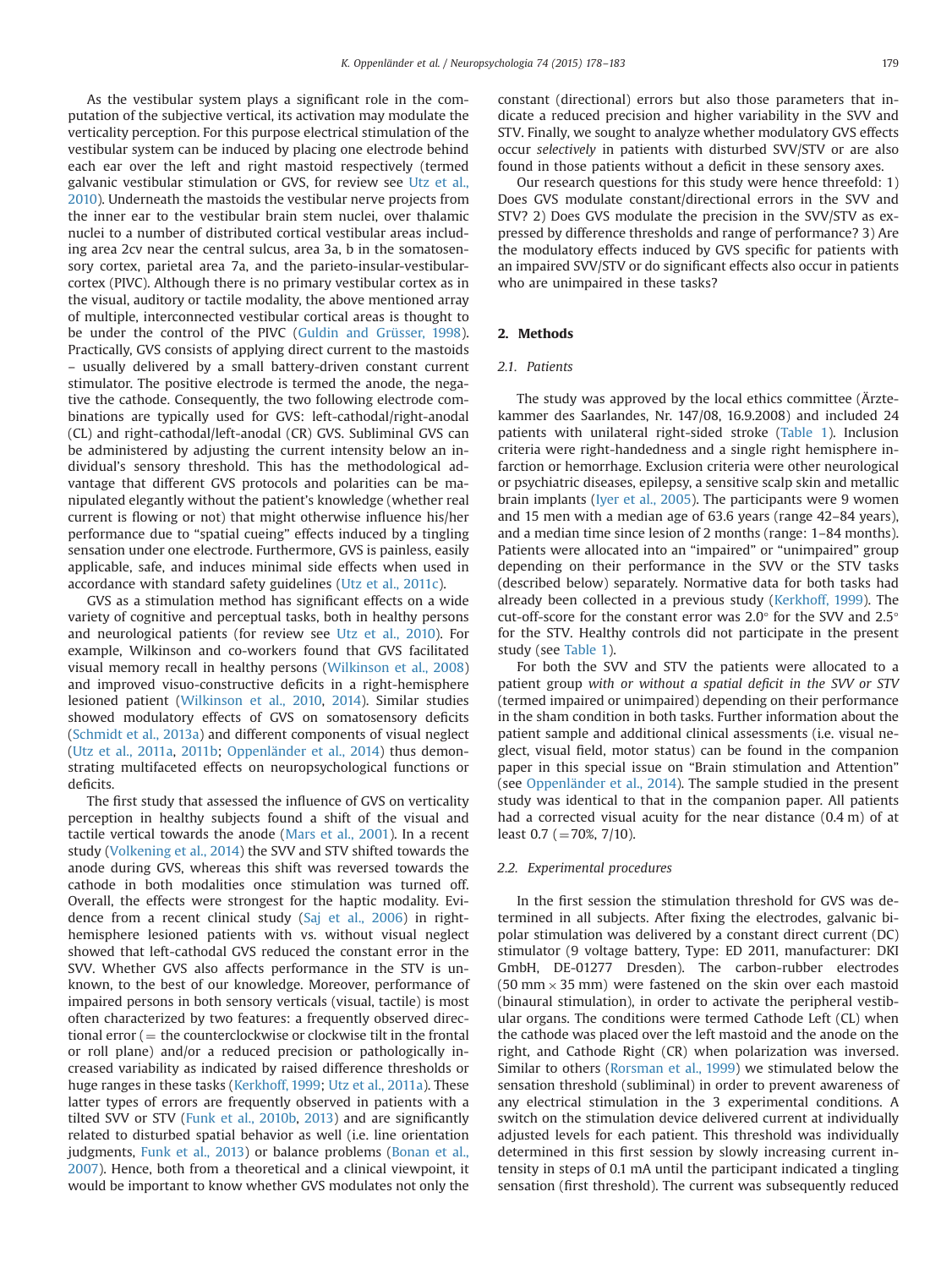<span id="page-2-0"></span>

| Table 1                                                                                                |  |  |
|--------------------------------------------------------------------------------------------------------|--|--|
| Patient characteristics of 24 patients with unilateral right-hemispheric stroke. See text for details. |  |  |

| Patient        | Age/ sex       | Etiology  | Lesion      | TSL (months)    | Hemi-paresis    | Field defect   | Subjective visual vertical <sup>a</sup> | Subjective tactile vertical <sup>b</sup> |
|----------------|----------------|-----------|-------------|-----------------|-----------------|----------------|-----------------------------------------|------------------------------------------|
|                | 55/m           |           | F, T        | $\overline{4}$  | Left            | N <sub>o</sub> | Impaired                                | Unimpaired                               |
| $\overline{2}$ | 76/m           |           | F, T, P     | 84              | Left            | HH             | Unimpaired                              | Impaired                                 |
| 3              | 65/m           |           | F, T, P, BG | 3               | Left            | Q              | Impaired                                | Impaired                                 |
| 4              | 65/m           |           | T           | 15              | Left            | No             | Unimpaired                              | Unimpaired                               |
| 5              | 70/f           | H         | <b>BG</b>   | 2               | Left            | No             | Impaired                                | Impaired                                 |
| 6              | 62/m           |           | T           |                 | Left            | No             | Unimpaired                              | Impaired                                 |
| 7              | 59/m           |           | P, O        |                 | N <sub>0</sub>  | No             | Unimpaired                              | Unimpaired                               |
| 8              | 72/f           |           | T           | $\overline{2}$  | Left            | HH             | Unimpaired                              | Unimpaired                               |
| 9              | 50/m           |           | T           | $\overline{2}$  | Left            | No             | Unimpaired                              | Unimpaired                               |
| 10             | 51/m           |           | <b>BG</b>   |                 | Left            | No             | Unimpaired                              | Unimpaired                               |
| 11             | 70/m           |           | T           |                 | Left            | No             | Impaired                                | Impaired                                 |
| 12             | 67/m           |           | T, F        |                 | Left            | No             | Unimpaired                              | Unimpaired                               |
| 13             | 79/f           |           | T, F        | 2               | Left            | No             | Impaired                                | Impaired                                 |
| 14             | 84/f           |           | F, T        | 12              | Left            | No             | Unimpaired                              | Unimpaired                               |
| 15             | 72/m           |           | T, P        |                 | Left            | Q              | Unimpaired                              | Unimpaired                               |
| 16             | 70/m           |           | T           | $\overline{2}$  | Left            | No             | Impaired                                | Impaired                                 |
| 17             | 70/m           |           | F           | 35              | Left            | No             | Impaired                                | Unimpaired                               |
| 18             | 42/f           |           | T, BG       |                 | No              | No             | Unimpaired                              | Unimpaired                               |
| 19             | 76/f           |           | F, T, P, O  |                 | Left            | HH             | Unimpaired                              | Impaired                                 |
| 20             | 53/f           |           | O           | 3               | N <sub>o</sub>  | HH             | Unimpaired                              | Unimpaired                               |
| 21             | 51/m           | H         | P           |                 | N <sub>0</sub>  | Q              | Unimpaired                              | Unimpaired                               |
| 22             | 57/f           | H         | T, P        | 3               | Left            | No             | Unimpaired                              | Impaired                                 |
| 23             | 67/f           |           | F           |                 | Left            | No             | Impaired                                | Unimpaired                               |
| 24             | 44/m           | H         | F, T, P     |                 | Left            | No             | Unimpaired                              | Unimpaired                               |
|                | Mean: 63.6 yrs | 20 I, 4 H |             | Median: 2 month | 20/24 im-paired | 7/24 impaired  | 8/24 impaired                           | 9/24 impaired                            |

I/H: ischemic/hemorrhagic stroke; P/T/F/O/BG: parietal/temporal/frontal/ occipital/basal ganglia; TSL: time since lesion; HH: homonymous hemianopia, Q: quadrantanopia. <sup>a</sup> Based on a cutoff-value of  $+/- 2.0^\circ$  for the constant error in this task derived from [Kerkhoff \(1999\)](#page-5-0). **b** Based on a cutoff-value of  $+/-2.5^\circ$  for the constant error in this task derived from Kerkhoff (1999).

until the participant reported that the sensation had disappeared (second threshold). This procedure was repeated a second time and the median of these 4 threshold values was defined as the sensory threshold. This value of current intensity was then used for the CL and CR sessions. The mean threshold level across all patients was 0.7 mA (range: 0.4–1.5 mA). This strategy of subliminal GVS eliminates any "spatial cueing" effects as a consequence of the tingling sensation typically felt by the participant when above-threshold electrical current is delivered to the anode on the mastoid.

After the threshold determination for GVS all participants performed the two verticality tasks (SVV, STV; described below) while the electrodes of the stimulation device were fixed over the mastoids but not active, thus creating a sham condition. To this purpose, after fixing the electrodes, the current was initially turned on until the participant perceived a tingling sensation, after which the current was smoothly turned off within 30 s, without the patient being aware of this (due to the subthreshold stimulation, see above). The stimulator was always invisible for the participant. This created an effective sham-stimulation since the individuals were not able to discriminate between the conditions where real current was applied and those where the current was turned off due to the imperceptible sub-threshold intensity of the stimulus. In sessions 2 and 3, the patients repeated all experimental tasks, but received subliminal, real GVS (either CL or CR). The sequence of these 2 experimental conditions was counterbalanced within each group, with one half of the participants receiving CL in session 2 and CR in session 3, and the other half receiving the opposite sequence. The study design was singleblinded, i.e. only the participants were blinded for the experimental conditions (CL, CR, and Sham).

The three sessions were performed on three separate days. The total experiment was completed within 5 days. Each session lasted approximately one hour, but GVS stimulation was always limited to 20 minutes per session. GVS-stimulation started a few seconds before the task instruction by the experimenter and terminated immediately after completion of the two tests.

#### 2.3. Experimental verticality tests

#### 2.3.1. Subjective visual vertical (SVV)

The subjects were tested using specific software (VSWin; [Ker](#page-5-0)[khoff and Marquardt, 1995](#page-5-0)) for the measurement of the SVV in the frontal or roll plane. VS is based on the method of limits [\(Engen,](#page-5-0) [1971\)](#page-5-0). In the measurement of the SVV, the experimenter is required to orient an oblique white line (100 mmx2 mm) presented on a black background until the subject indicates that it lies exactly vertical. The line is then rotated further until the subject indicates that the line is no longer vertical. With this method, two psychophysical parameters are calculated: the constant error and difference threshold. The constant error denotes the difference between the subject's mean estimate (the point of subjective equality) and the objective correct orientation (here: 90°). Hence, the constant error gives information about the central tendency or central error of the subject. A positive constant error value represents a clockwise deviation from veridical and a negative value represents anticlockwise deviation. The interval of uncertainty indicates the complete range during which the subject considers the displayed line as exactly vertical within each trial. From this value the difference threshold is calculated which is defined as one half of the interval of uncertainty [\(Engen, 1971\)](#page-5-0). Finally, the range was computed for each subject in this task which denotes the distance between the minimum and maximum score (across all trials). Ten trials were performed, 5 with a clockwise rotation and 5 with a counterclockwise rotation. The starting position was always 30° away from the objective vertical (hence either at 60° or 120°, while vertical was defined as 90°). The head and body of the subject were oriented earth-vertical within an experimental chair with a supporting head- and chinrest. All measurements were taken in total darkness with the chassis of the PC-monitor covered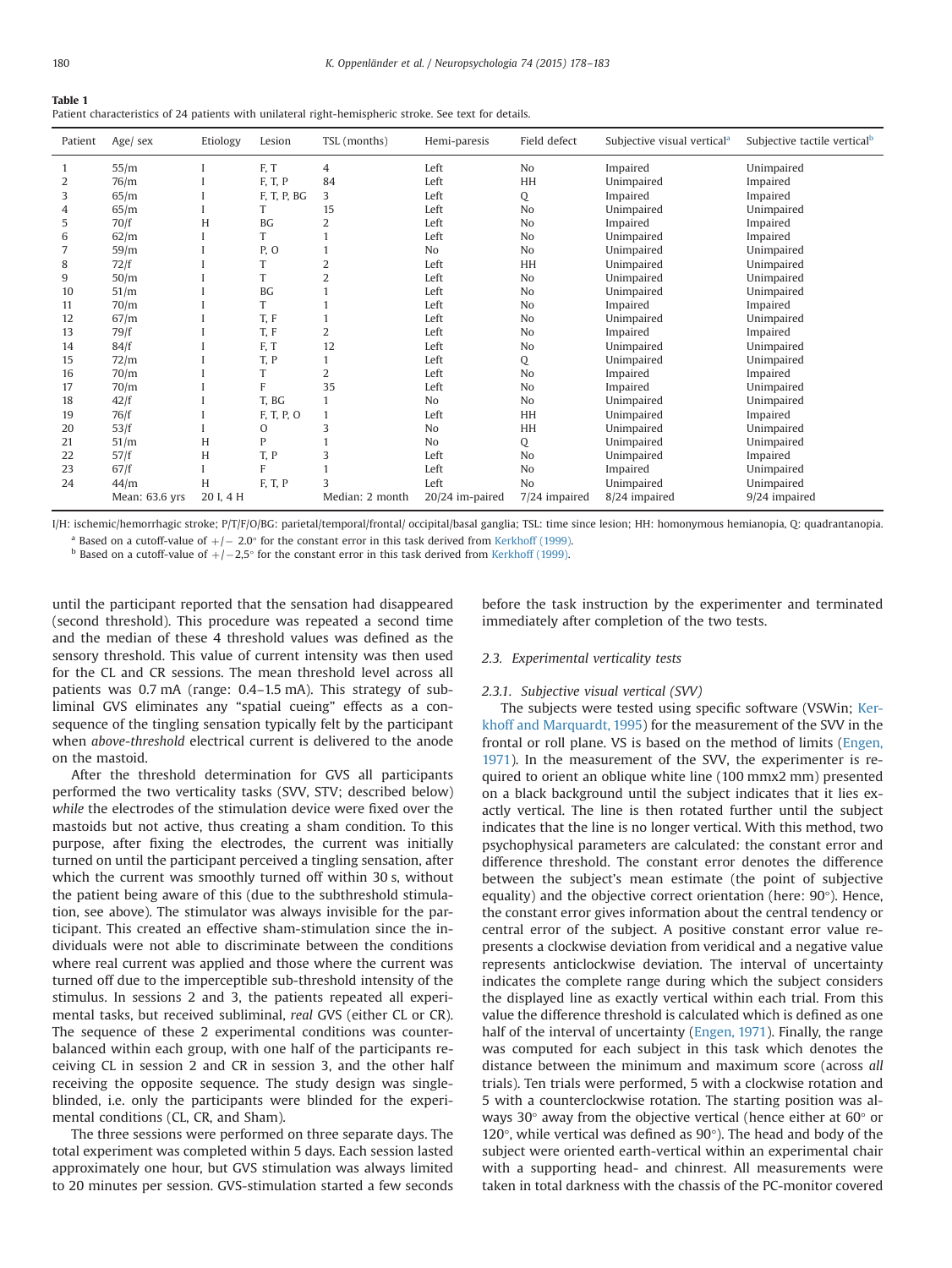by an oval-shaped mask to eliminate any visual reference cues. No visual cues were visible except the bar for estimating the SVV. Subjects were tested at a distance of 0.5 m from a monitor with spectacle corrections where necessary. For the statistical analysis, the constant errors, difference thresholds and ranges (all in °) were analyzed.

#### 2.3.2. Subjective tactile vertical (STV)

The STV was measured via a rotatable metal bar (15 cm long, 12 mm wide) which was fixed on a wooden board  $(0.4 \times 0.5 \text{ m}^2)$ ; [Kerkhoff, 1999](#page-5-0)). The board was mounted perpendicularly on a table in front of the patient at a distance of 0.5 m. Participants were sitting on a chair with their head supported by a head-and chinrest such that his/her body and head were oriented earthvertical. The rod was continuously adjustable in the frontal plane. A scale was drawn on the board, hidden from participants, indicating their tactile-spatial judgment in degrees. The scale ranged in steps of  $1^\circ$  from  $0^\circ$  indicating the right horizontal over  $90^\circ$ denoting the objective vertical to 180° indicating the left horizontal. Prior to each experimental session, the apparatus and rod were calibrated according to the earth vertical. Participants were required to adjust the bar blindfolded according to their subjective tactile vertical with their right (nonparetic) hand. There were two different starting positions, one 30° rotated from the veridical vertical in clockwise direction (120°), the other 30° rotated from the objective vertical in counterclockwise direction (60°). After 5 practice trials, participants had to perform 10 experimental trials, 5 from each starting position, their order pseudo-randomized. Participants were only allowed to touch the metal rod, not the outer edges of the board. The tactile-spatial tests were performed with the same experimental chair as in the SVV (see above) at a distance of 0.5 m from the tactile board. Subjects were blindfolded before starting the five practice trials per task (which were not counted) to familiarize the subjects with the tasks. Constant errors and ranges from the 10 measurements were calculated.

### 2.4. Statistics

For the analysis of stimulation effects on constant errors, range values and difference thresholds (only SVV),  $2 \times$  repeated-measures ANOVAs were conducted with the between-subjects factor group (impaired, unimpaired) and the within-subjects factor GVS (Sham, CR, CL), separately for each measure. The results of the ANOVAs were Greenhouse-Geisser corrected when sphericity was violated according to significant Mauchly-Tests.

#### 3. Results

#### 3.1. Subjective visual vertical (SVV)

Repeated measures ANOVAs revealed a main effect of GVS on constant error  $[F(2, 44)=12.03, p<.001, \eta_p^2=.35]$ , difference threshold [F(1.19, 26.11)=5.55, p=.02,  $\eta_p^2$ =.20] and range [F(2, 44)=11.69, *p* < .001,  $\eta_p^2$ =.35], each with the lowest values under CL stimulation. Concerning the constant error, there was a main effect of group  $[F(1, 22) = 26.80, p < .001, \eta_p^2 = .55]$ , indicating the impaired group having a greater error reduction depending on the experimental manipulation as compared to the unimpaired group. Additionally, the interaction between both variables on constant error values was also significant  $[F(2,44)=7.05, p=.002, \eta_p^2=0.24]$ showing that the impaired group had a higher benefit of GVS under CL-stimulation than the unimpaired group. Pairwise comparisons showed the error reduction in the RBD $+$  group to be significantly lower under CL- as compared to Sham-stimulation  $[t]$  $(7)$  = 5,79, p = 0.01, r = 9.91] as well as marginal significantly lower under CL- as compared to CR-stimulation  $[t(7)] = -1.98$ ,  $p = .08$ ]. Across both groups, difference thresholds were significantly lower under CL-stimulation than under sham stimulation  $[t(23) = 2.70,$  $p=.01, r=.49$ ] as revealed by post-hoc comparisons. There additionally was a numerical, though non-significant trend towards reduced thresholds in the CR as compared to the Sham/Baseline condition  $[t(23) = 1.83, p = .08]$ . Concerning range, post-hoc analyzes revealed a significantly greater reduction in the CL  $[t(23)$  = 2,48,  $p=.02$ ,  $r=.46$ ] and the CR condition  $[t(23)] = 2,68$ ,  $p=.01$ ,  $r = .49$ ] for both groups as compared to sham stimulation.

Fig. 1 illustrates the influence of GVS on error, threshold and distribution (range) values in both patient groups.

### 3.2. Subjective tactile vertical (STV)

There was a non-significant trend to an interaction between GVS and group on constant error  $[F(1.25, 27.55) = 3.76, p = .055, \eta_p^2$  $=$ .15] indicating that error values were the lowest under CL stimulation in both groups (see [Fig. 2\)](#page-4-0). Concerning range, repeated measures ANOVAs revealed no significant effects. However, there was a numerical trend towards lower range values under GVS stimulation in the impaired as compared to the unimpaired group (see [Fig. 2](#page-4-0)).

## 4. Discussion

Several findings are apparent from our study: 1) CL-GVS, but less CR-GVS influenced the SVV and STV in patients who were impaired in these tasks. 2) GVS affected not only constant errors,



## **Subiective Visual Vertical (SVV)**

Fig. 1. Results of GVS on the SVV (constant errors, difference thresholds, range, all in  $\circ$ ) across the three experimental conditions (Sham; cathode right = CR, cathode left = CL). Error bars indicate 1 SEM. See text for details.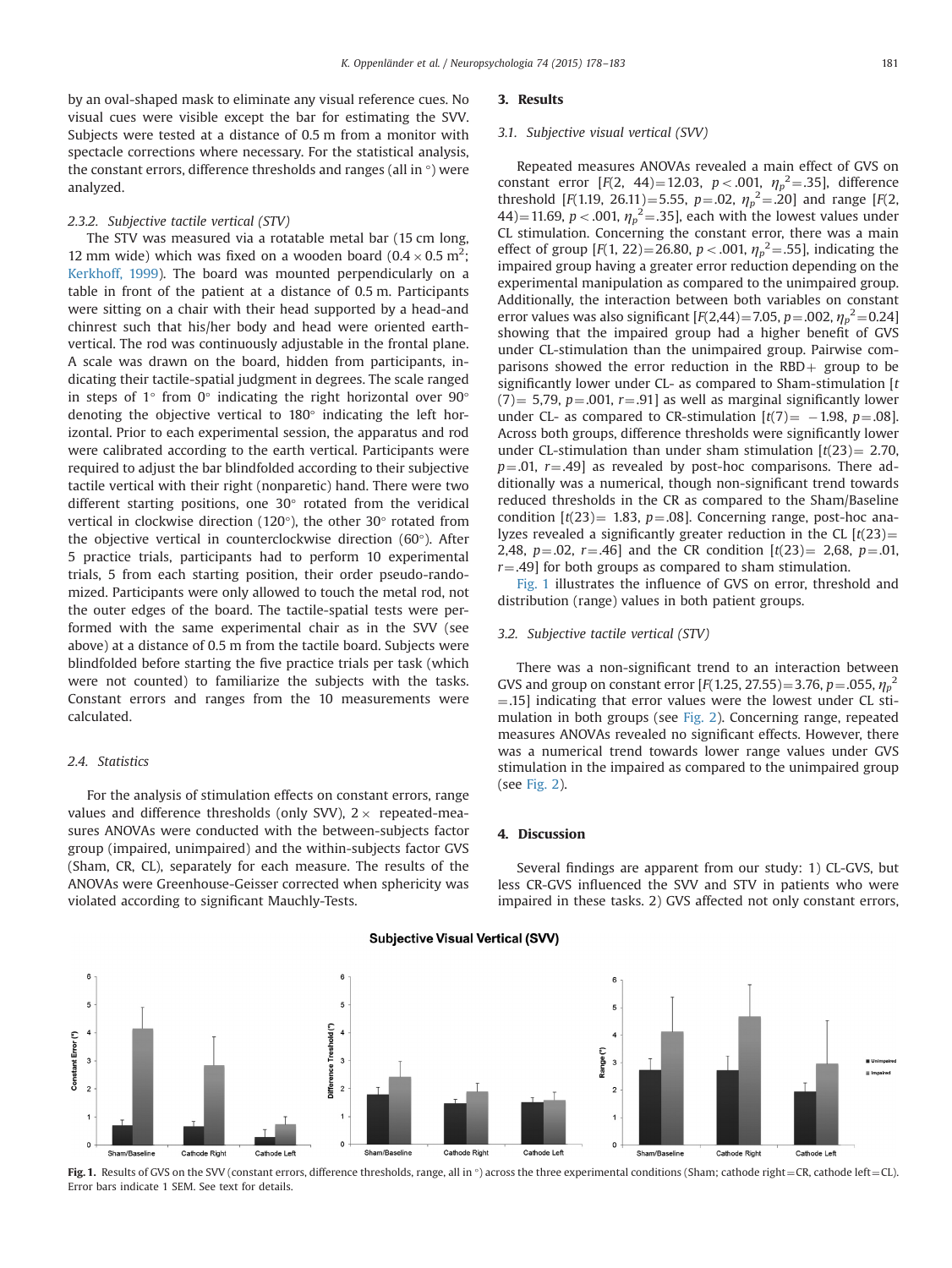## **Subjective Tactile Vertical (STV)**

<span id="page-4-0"></span>

Fig. 2. Results of GVS on the STV (constant errors, range, all in  $\circ$ ) across the three experimental conditions (Sham; cathode-right = CR, cathode-left = CL). Error bars indicate 1 SEM. See text for details.

but also difference thresholds and ranges in the SVV. Similar effects were seen for the STV, but did not reach statistical significance.

#### 4.1. SVV

Our results are in accordance with those of [Saj et al. \(2006\)](#page-5-0) who also found a reduction of the constant error with CL-GVS in righthemisphere stroke patients. Furthermore, the present study extends these findings by showing that the same positive effect is also found for the difference thresholds and ranges, which decreased significantly with CL-GVS. This shows that GVS not only influences the directional error (hence the tilt), but also improves the general spatial precision in the tasks, regardless of the direction of the tilt. Put differently: the patients were much more accurate and consistent in the task when stimulated with GVS. This observation is clinically relevant as it shows that the frequently observed large variability of patients with right-sided stroke in visuo-spatial or tactile-spatial perceptual judgments ([Kerkhoff,](#page-5-0) [1999](#page-5-0); [Funk et al., 2013](#page-5-0)) can be significantly reduced by vestibular input. This offers therapeutic options in neurorehabilitation, as GVS could be applied in addition to behavioral–perceptual treatments (i.e. [Funk et al., 2013](#page-5-0)).

## 4.2. STV

We found largely the similar pattern of results for the STV as for the SVV, with one exception: the deviations in the latter were typically larger than in the prior, which is related to the fact that tactile estimation is more difficult than visual judgement of the verticality in the roll/frontal plane. This nicely agrees with similar findings from visual and tactile vertical tests of other studies ([Kerkhoff, 1999;](#page-5-0) [Utz et al., 2011a;](#page-5-0) [Funk et al., 2010a](#page-5-0), [2010b\)](#page-5-0). Moreover, the modulatory effect of GVS largely to be similar in the tactile as in the visual modality (in terms of reduction of the errors in  $\degree$ ), although the reduction of the range values were not significant for the STV in the impaired group (Fig. 2). This latter finding is probably due to the large variabilities in our data which might have prevented significant effects for the range values. Nevertheless, the current data are in agreement with the GVSmodulatory effect on the STV found in studies with normal subjects and higher current values as the present [\(Mars et al., 2001;](#page-5-0) [Volkening et al., 2014](#page-5-0)). This shows a strong influence of vestibular input onto the somatosensory system and is in accord with similar GVS-modulatory effects on tactile extinction [\(Schmidt et al.,](#page-5-0) [2013b\)](#page-5-0). Anatomically, this influence may result from the partially overlapping cortical projection zones of the vestibular and somatosensory systems that terminate in the parietal lobe [\(Lopez et al.,](#page-5-0) [2012](#page-5-0)), so that vestibular stimulation also activates in parallel the somatosensory system.

#### 4.3. Implications

In accordance with previous studies for the SVV ([Saj et al.,](#page-5-0) [2006](#page-5-0)) and similar studies in visual neglect ([Oppenländer et al.,](#page-5-0) [2014\)](#page-5-0) our results show that subliminal GVS is a promising and effective technique for non-invasive, bottom-up stimulation of brain damaged patients with multimodal spatial disorders of verticality. The technique is easy to administer, low-cost, safe, and has been shown to modulate a wide range of neurocognitive or neurosensory functions transiently [\(Utz et al., 2010](#page-5-0) for review). A recent study showed lasting effects of a small number of repetitive GVS sessions on tactile extinction ([Schmidt et al., 2013b](#page-5-0)), thus showing its feasibility and efficacy of repetitive GVS as a treatment. In this sense we would expect that repetitive GVS could permanently recalibrate the distorted visual and tactile vertical in patients suffering from right-hemisphere stroke – but this hypothesis has to be tested in subsequent studies. Repetitive GVS might also speed up the recovery from the marked balance pro-blems so often reported for this patient group [\(Bonan et al., 2007\)](#page-5-0).

#### 4.4. Limitations of the study

As a limitation of our study, we cannot completely rule out practice effects as sham stimulation was always administered first. However, some of our findings argue against that possibility: first, the unimpaired unimpaired patient group did not show any improvement, which theoretically could have occurred in their results (because they were not perfect in the tasks). Second, we found that CL-GVS had the strongest effect on all parameters of both axes, regardless of whether this was the second or third session (given that the two real GVS stimulation sessions were pseudo-randomized in their sequence). This speaks against a practice or mere repetition effect. Taken together, even if we cannot completely rule out the contributing effects of test practice, these appear unlikely. Moreover, the thresholding procedure for GVS in the beginning of the Sham session could have influenced the results, although it lasted only 30 s. This could have been circumvented by adding another (fourth) session devoted only to the threshold determination 1 or 2 days before starting with the sham-session. This was not possible due to time constraints in the neurorehabilitation setting. Nevertheless, sham GVS was less